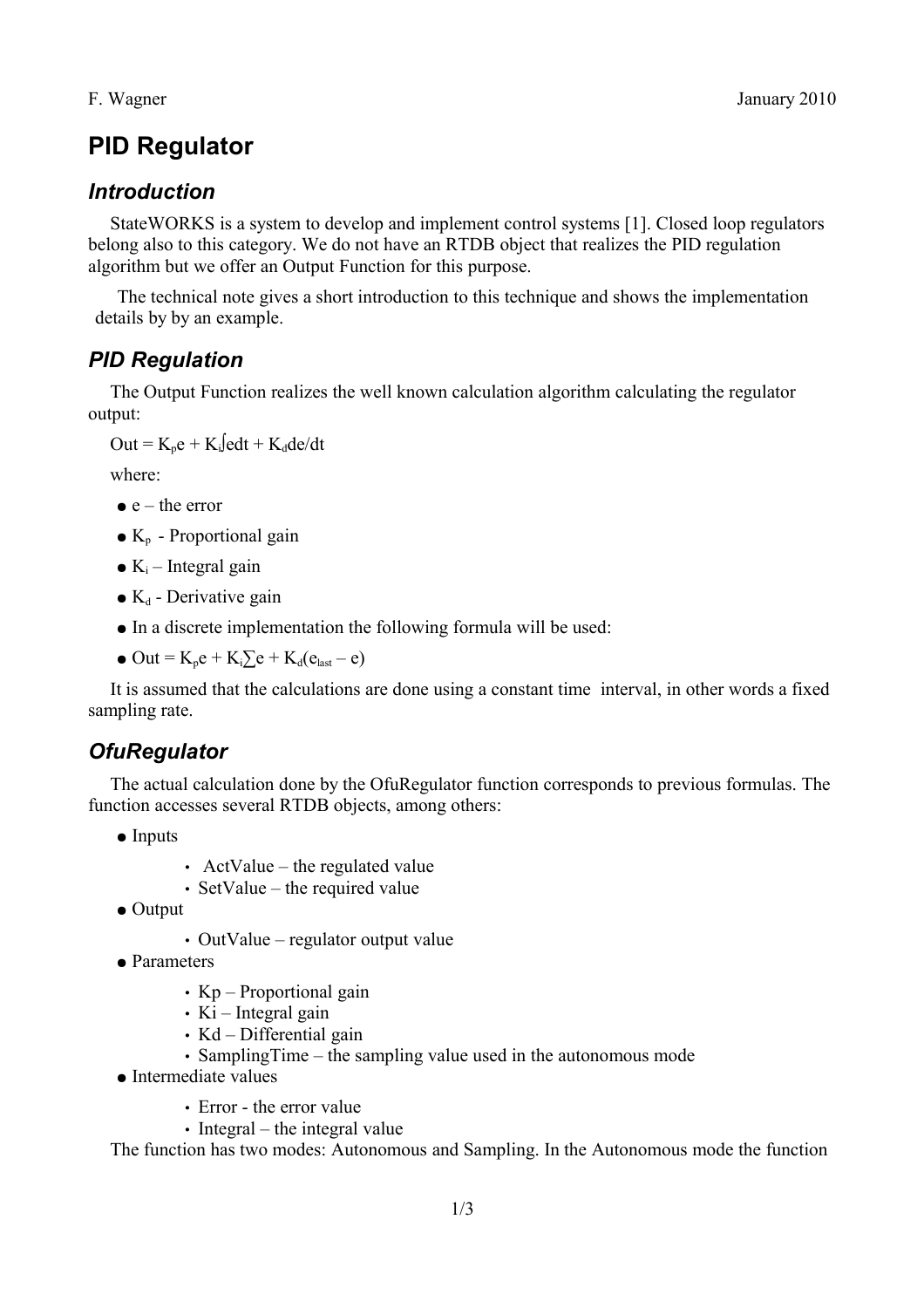samples the input values and calculates the output according to its internal clock defined by a parameter SamplingTime.

In the Sampling mode the calling state machine is responsible for the sampling period. Normally, it uses a timer generated clock or just changes of the input ActValue which equals the polling rate of the I/O Handler.

An application can specify any number of OFUN Objects which provide access to the OfuRegulator function. So, the application can have any number of PID regulators, each with its own set of required objects (input, outputs, intermediate values and parameters).

#### *Example*

The implementation of the PID algorithm has been tested using a state machine shown [Figure 1.](#page-1-0)



<span id="page-1-0"></span>*Figure 1: PID Test: State transition diagram*

The object has been simulated by a delay of 2 sec. [Figure 2](#page-2-1) and [Figure 3](#page-2-0) at the end show two curves illustrating changes of the controlled ActValue by different PID parameters. There were no significant differences between Autonomous and Sampling Mode.

#### *Conclusions*

The OfuRegulator is an integral part of the StateWORKS versions Basic and Pro. As a standard solution we offer a OfuRegulator function with the Sampling mode. On request we can supply the OfuRegulator with the Autonomous mode.

The availability of this PID function means that StateWORKS covers a complete range of control tasks.

#### *References*

[1] Wagner, F. et al., *Modeling Software with Finite State Machines – A Practical Approach*, Auerbach Publications, New York, 2006.